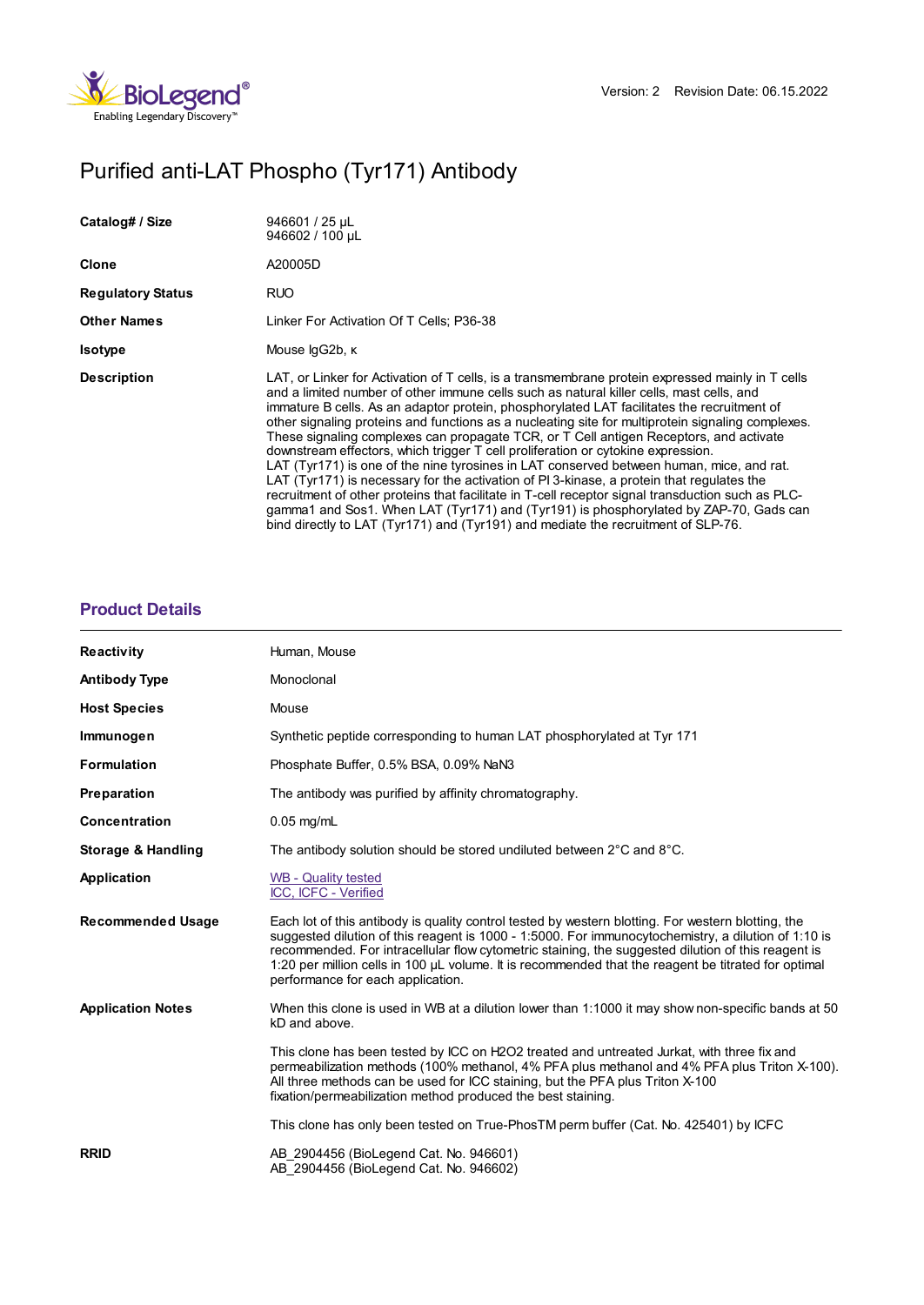## **[Antigen](https://www.biolegend.com/de-at/products/purified-anti-lat-phospho-tyr171-antibody-21505?pdf=true&displayInline=true&leftRightMargin=15&topBottomMargin=15&filename=Purified anti-LAT Phospho (Tyr171) Antibody.pdf#antigenDetails) Details**

| <b>Structure</b>          | LAT is a 262 amino acid protein with a predicted molecular weight of 36-38 kD.                                                                                                                                                                                                                                             |
|---------------------------|----------------------------------------------------------------------------------------------------------------------------------------------------------------------------------------------------------------------------------------------------------------------------------------------------------------------------|
| <b>Distribution</b>       | Plasma membrane/T Cells                                                                                                                                                                                                                                                                                                    |
| <b>Function</b>           | Plasma membrane/T Cells                                                                                                                                                                                                                                                                                                    |
| <b>Cell Type</b>          | Mast cells, NK cells, T cells                                                                                                                                                                                                                                                                                              |
| <b>Biology Area</b>       | Cell Biology, Immunology, Signal Transduction                                                                                                                                                                                                                                                                              |
| <b>Molecular Family</b>   | Phospho-Proteins                                                                                                                                                                                                                                                                                                           |
| <b>Antigen References</b> | 1. Balagopalan L. et al., 2010, Cold Spring Harb Perspect Biol., 2(8): a005512<br>2. Balagopalan L. et al., 2020, PLoS One, 15(2): e0229036<br>3. Lin J. and Weiss A., 2001, J Biol Chem., 276(31): 29588-95<br>4. Paz et. al., 2001, Biochem J., 356, 461-71<br>5. Zhang W. et al., 2000, J Biol Chem., 275(30): 23355-61 |
| Gene ID                   | 27040                                                                                                                                                                                                                                                                                                                      |

### **Related [Protocols](https://www.biolegend.com/de-at/products/purified-anti-lat-phospho-tyr171-antibody-21505?pdf=true&displayInline=true&leftRightMargin=15&topBottomMargin=15&filename=Purified anti-LAT Phospho (Tyr171) Antibody.pdf#productRelatedProtocols)**

[Immunocytochemistry](https://www.biolegend.com/protocols/immunocytochemistry-staining-protocol/4275/) Staining Protocol

[Western](https://www.biolegend.com/protocols/western-blotting-protocol/4269/) Blotting Protocol

[Intracellular](https://www.biolegend.com/protocols/intracellular-flow-cytometry-staining-protocol/4260/) Flow Cytometry Staining Protocol

### **Other [Formats](https://www.biolegend.com/de-at/products/purified-anti-lat-phospho-tyr171-antibody-21505?pdf=true&displayInline=true&leftRightMargin=15&topBottomMargin=15&filename=Purified anti-LAT Phospho (Tyr171) Antibody.pdf#productOtherFormats)**

Purified anti-LAT Phospho (Tyr171)

#### **Product Data**



Whole cell extracts (15 μg protein) from serum-starved Jurkat and EL4 cells untreated (-) or treated (+) with 5 mM H<sub>2</sub>O<sub>2</sub> for 3 minutes, were resolved on a 4-12% Bis-Tris gel, transferred to a PVDF membrane, and probed with 0.0125 μg/mL (1:1000 dilution) of purified anti-LAT Phospho (Tyr171) (clone A20005D) for 2 hours at room temperature. Proteins were visualized by chemiluminescence detection using HRP goat anti-mouse IgG antibody (Cat. No. 405306) at a 1:3000 dilution. Equal LAT loading was confirmed by probing membranes with anti-LAT antibody at a 1:1000 dilution. Western-Ready™ ECL Substrate Premium Kit (Cat. No. 426319) was used as a detection agent. Direct-Blot™ HRP anti-β-actin antibody (Cat. No. 643807) was used as a loading control at a 1:10000 dilution (lower). Lane M: Molecular weight marker